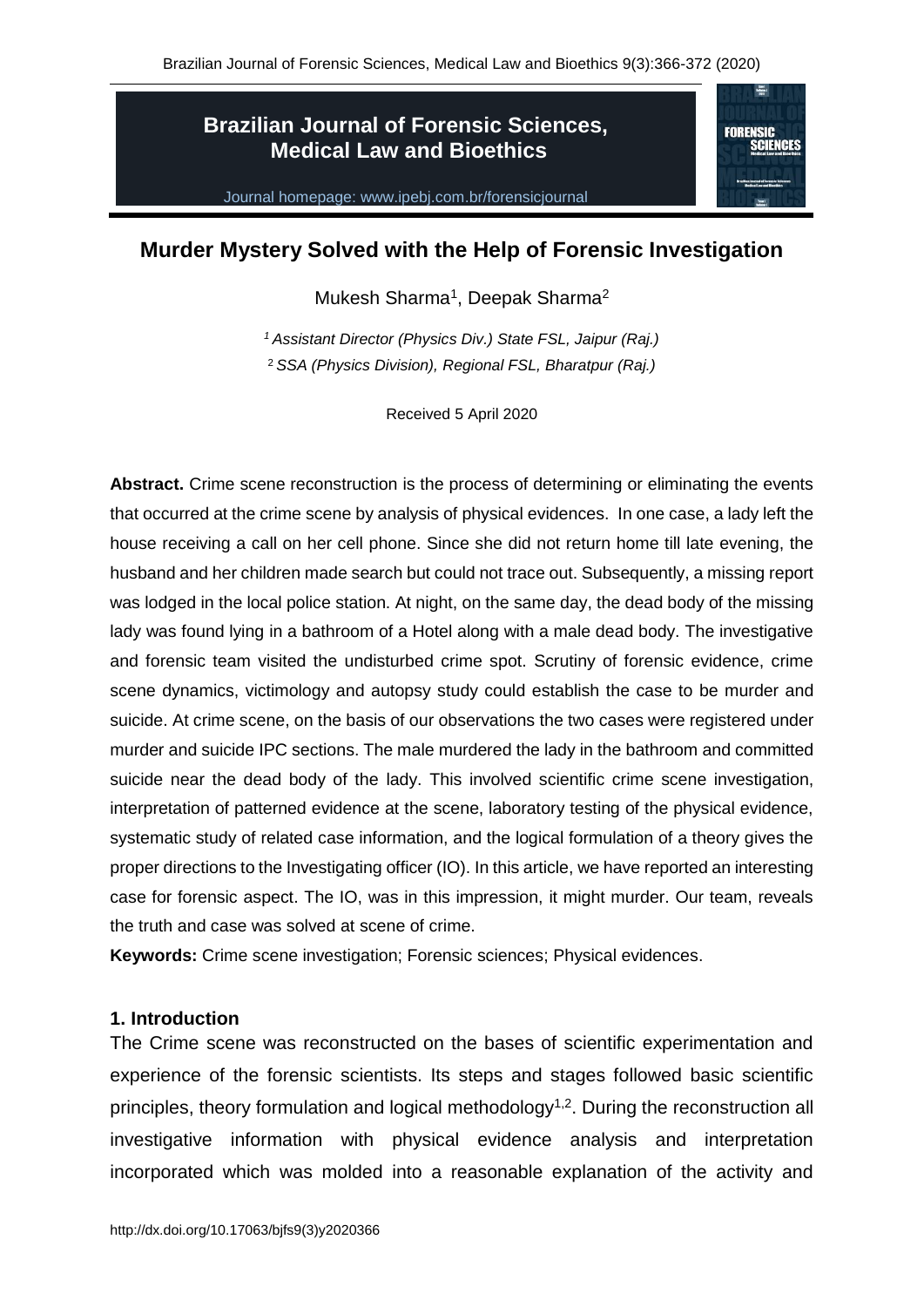related events. During this logic, careful observation, and considerable experience, both in crime scene investigation and forensic testing played a critical role. All data concerning the condition of physical evidence, patterns and impressions, condition of the victim, etc., was reviewed, organized, and studied<sup>3-7</sup>.

Crime Scene visiting is so necessary for coming to a conclusion in some of the mysterious cases is a must, in Identifying a dead person, time since death & cause of Death. Suicide and murder cases, are committed, where firearm are used due to easy availability of firearm with them. In order to reconstruct the crime, physical evidence of shooting cases are referred for forensic examination along with scene of crime study, body of the victim to establish the crime. The determination of suicide is supported not only by the presence of close range wound but also by crime scene study, case history of the victim along with autopsy report<sup>8</sup>.

## **2. Case history**

In the present case study report is unique and rare case of suspicious death, wherein the manner of death (suicide or homicide) was identified in the death scene of crime itself through available physical evidences. As per IO a lady left the house receiving a call on her cell phone. Since she did not return home till late evening, the husband and her children made search but could not trace out. Subsequently, a missing report was lodged in the local police station. At night, on the same day, the dead body of the missing lady was found lying in a bathroom of a Hotel along with a male dead body. We have been called by the IO for the scientific add. We have visited and gave the direction to the IO on the basis of our observations, case was solved at spot of occurrence (SO).

## **2.1 Observations**

Crime scene is a treasure of information. Forensic expert should apply their knowledge and skill to identify the fact in the crime scene, so that the fact may be accepted by the sentencing authorities in the court<sup>9</sup>. The present case report provided valuable information in a suspicious death. The observations of our team at the spot are as under:

1) The room of the hotel was locked from the inside and there was no other key or gate or window to enter or exit from the room. As per the Hotel reception the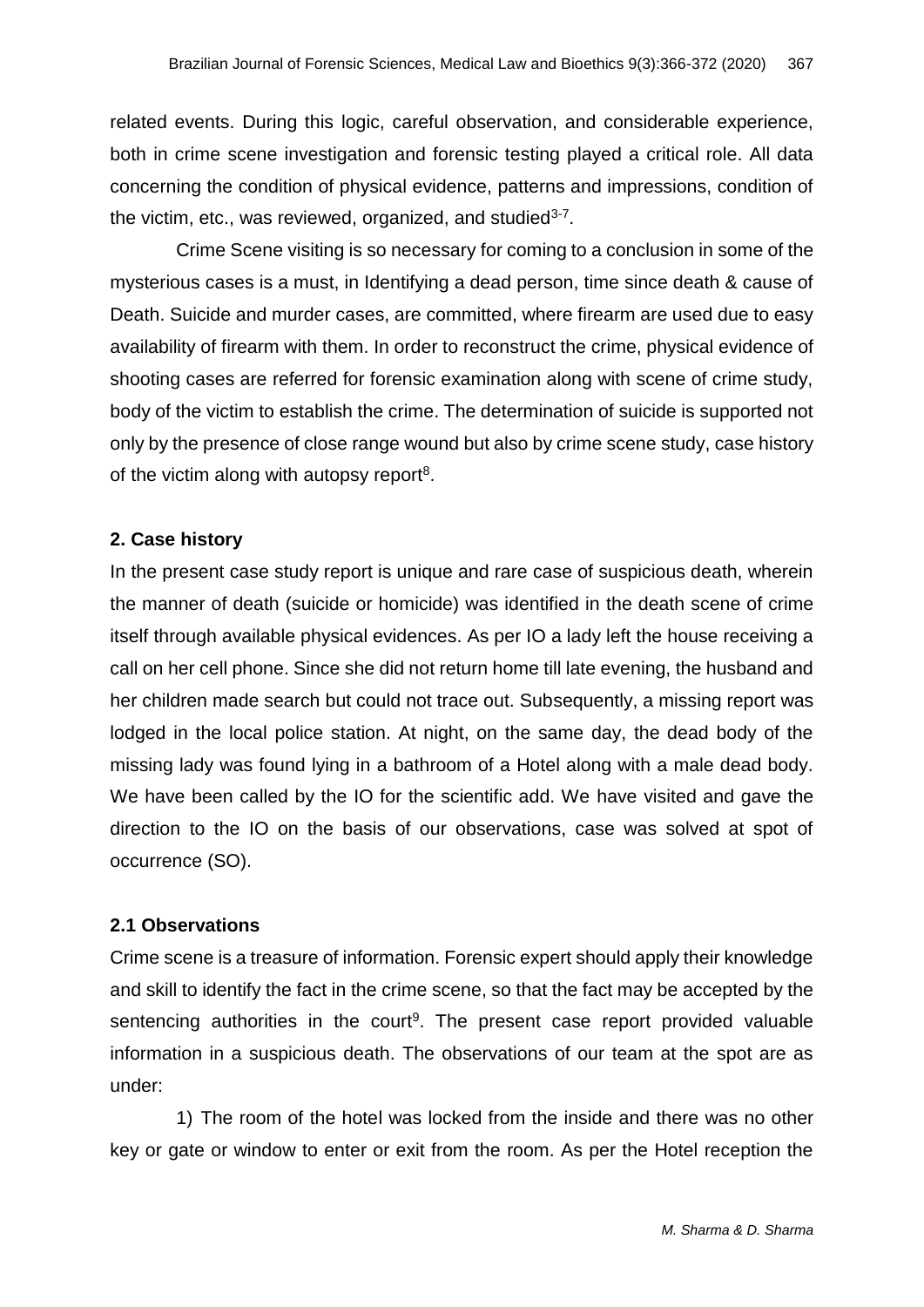room was booked in the afternoon, not a single order for food/tea was received from this room.

2) The room was opened forcefully, and at the time of entry the floor of the room was smeared with blood drops and some partial barefoot impressions. One tool box and leather bag with tool was found near the double bed, on the tea table. Some blood drop were also present on the bag had been detected. All the blood spot were tested using prelim test.

3) After entering into the bathroom of the hotel room, where both the bodies were lying. One fired cartridge was found in the washbasin of the bathroom.

4) The lady had an injury near the ear and the male person had on the forehead injury. The country made firearm (Country made pistol CMP) found in between the fingure of the male hand. Some tattooing and GSR might have possible on the hands of the male body, after applying the prelim test, GSR observed on the hand of the male dead body.

### **2.2 Photographs**

Figures 1-8 illustrate the crime scene.



**Figure 1.** Hotel room forcefully open.



**Figure 2.** Tea table nearby blood detected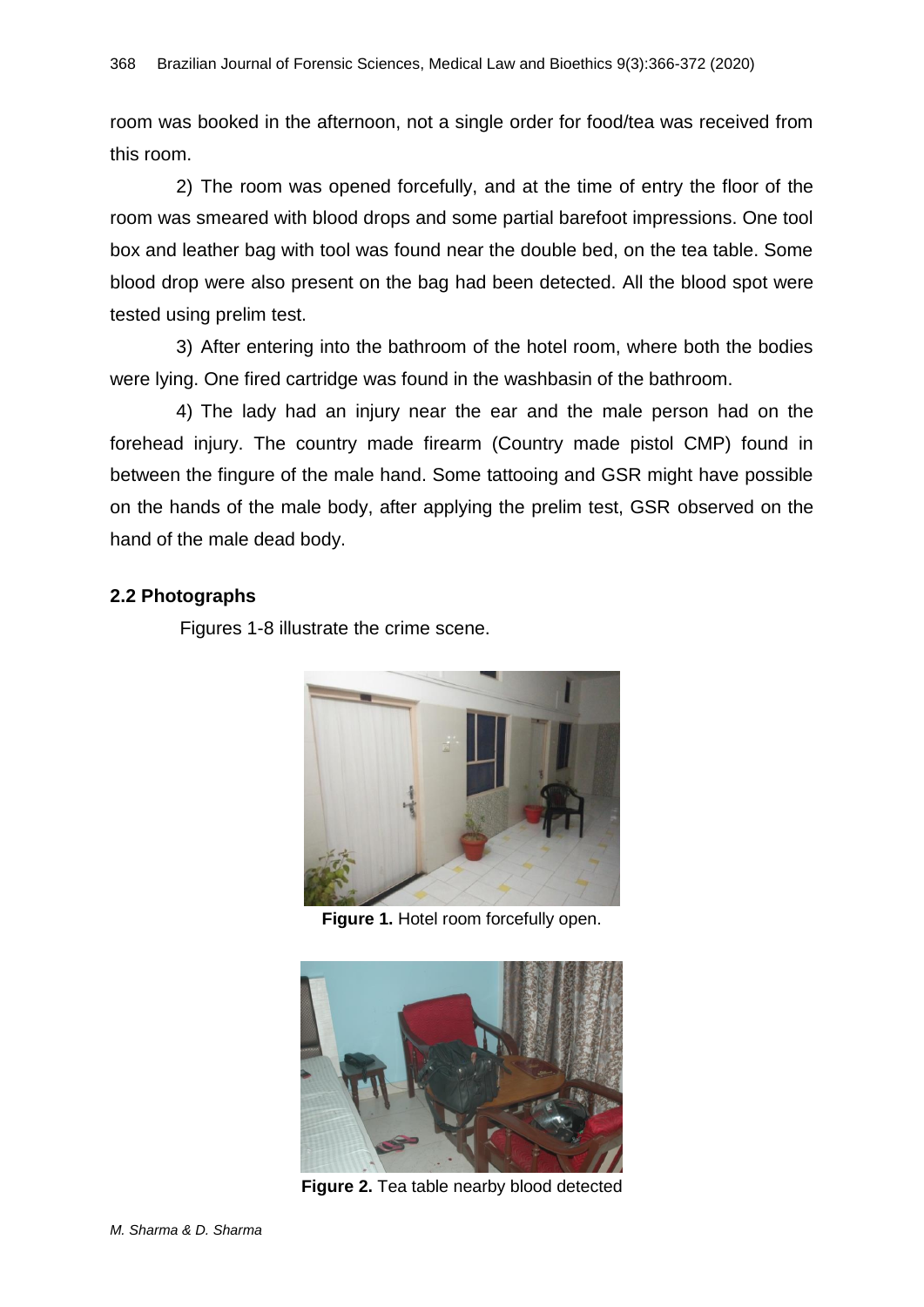

**Figure 3.** Black-coloured tool bag having blood drop on it.



**Figure 4.** Bare feet blood smeared impressions observed at the floor of the room.



**Figure 5.** Both the dead body lying the bathroom.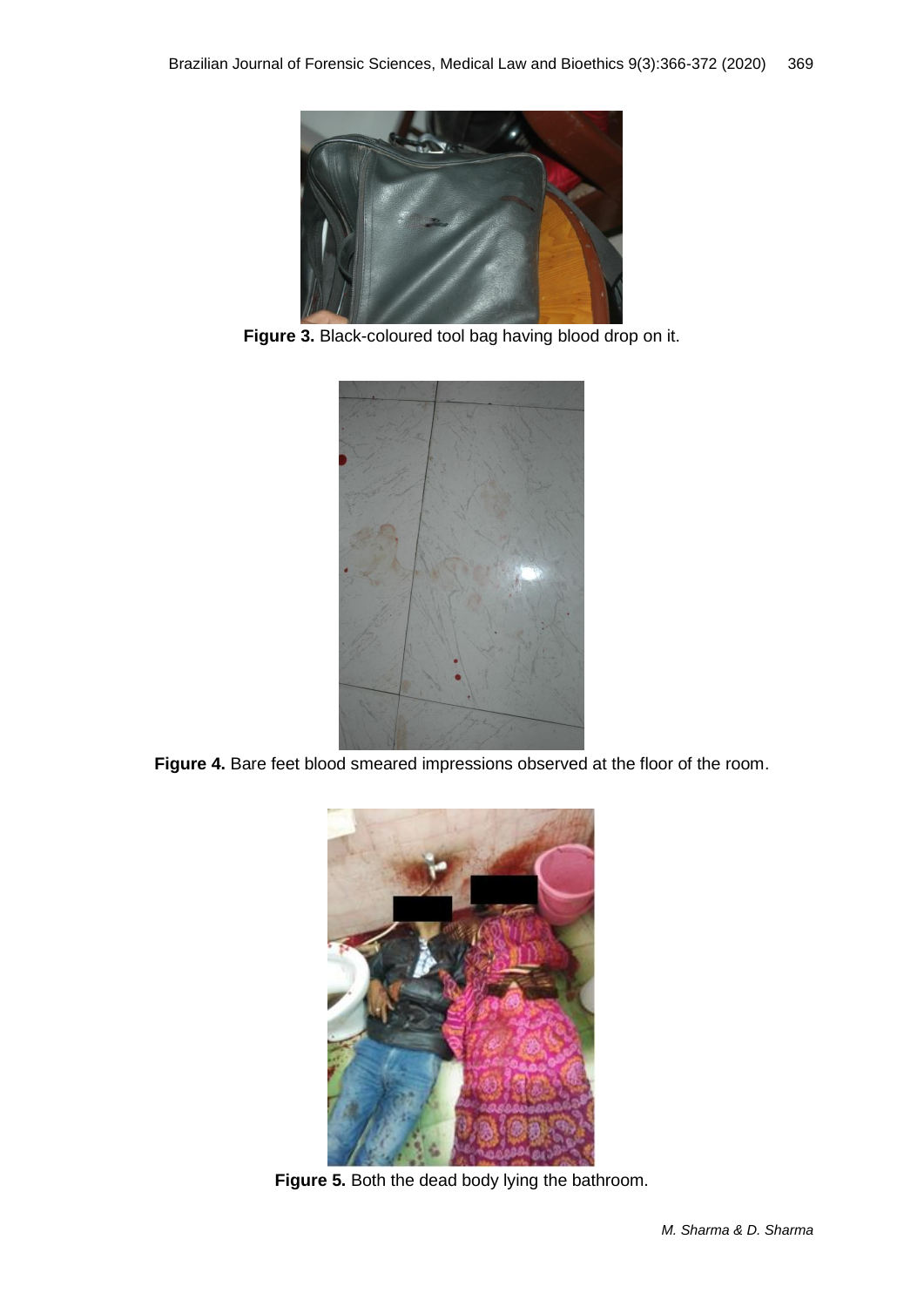

**Figure 6.** Hand-made firearm having a fired bullet in it.





### **3. Discussion**

On the IO was in doubt what might happen, who killed whom or it was a murder mystery. On the bases of our fourfold observations, 1) the entry of the hotel room was closed from the inside; 2) blood droplet on the tool bag of the person having blood drop; 3) one cartridge case was found in the firearm and one in the washbasin; 4) bare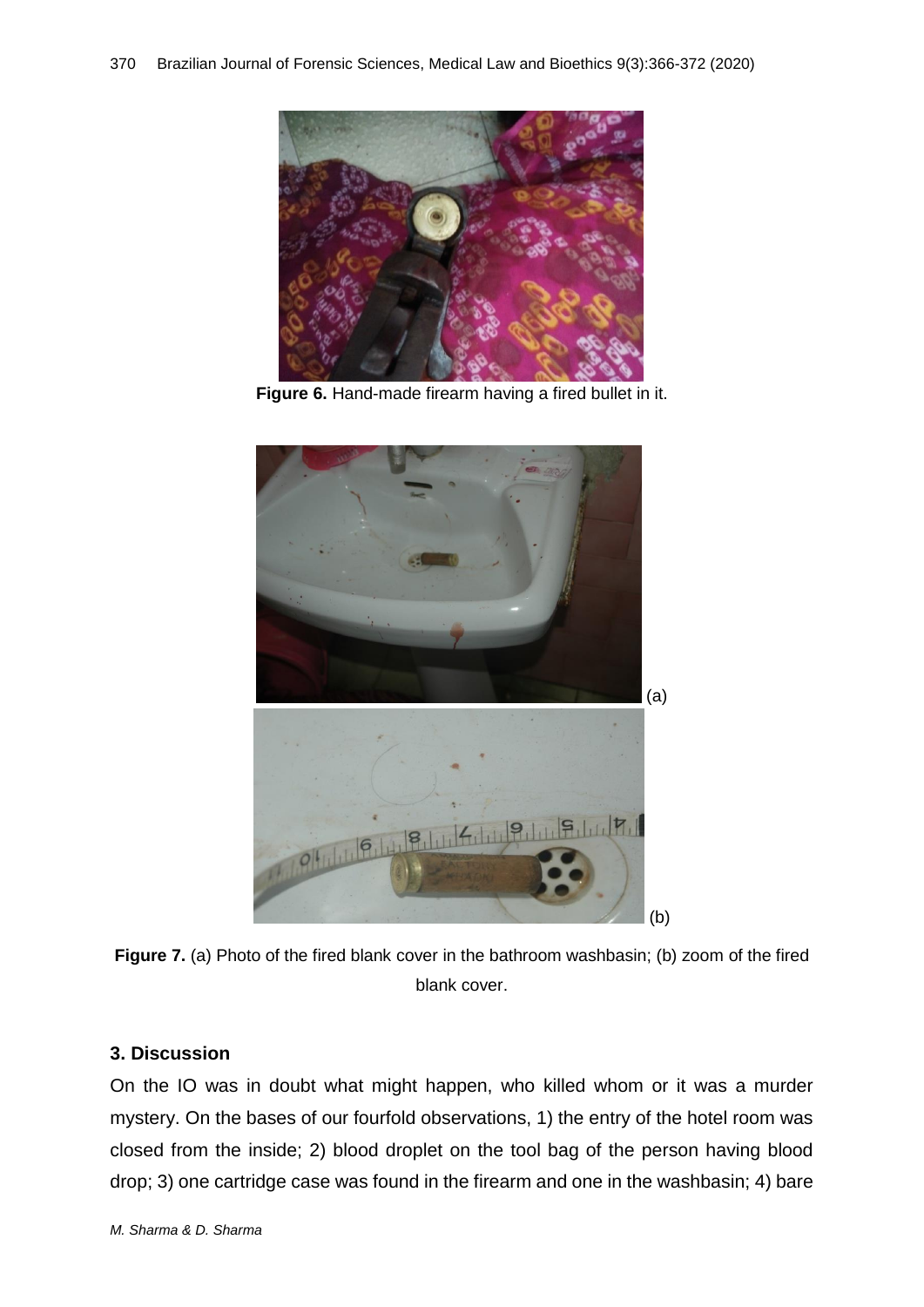foot marks of the male on the floor. On these observations, the dilemma was cleared and the report was explained point by point. The male first made sexual relation with lady, then in fired her with the CMP in the bathroom, came out in the room search for second bullet in his bag, using which he was planned to commit suicide for himself. Change the bullet at washbasin and fired own his own. The cases was resolved at the spot, the all the evidence collected have been send to the laboratory for further and necessary examinations, which are not included in the article.

### **4. Conclusion**

It is established that evidence tells a story and helps an investigator re-create the crime scene and establishing the sequence of events at  $spot<sup>10</sup>$ , those related to firearms, GSR is the key evidence for it. If physical evidences (like blood stains, GSR and struggling marks) analyzed and interpreted properly, those will help to take the right path for investigation agency. These physical evidences are more reliable than testimonial evidences<sup>11</sup>. On the basis of our spot observations, blood prelim test, GSR pretest and sequence of happening (reconstruction), we have given as proper direction of investigation to the IO and cases was resolved on the basis of Physical evidences<sup>12</sup>.

#### **References**

- 1. Stoney DA. What made us ever think we could individualize using statistics? J. Forensic Sci. Soc. 1991;31(2):197-9. [https://doi.org/10.1016/S0015-7368\(91\)73138-1](https://doi.org/10.1016/S0015-7368(91)73138-1)
- 2. Taroni F, Biedermann A, Garbolino P, Aitken CGG. A general approach to Bayesian networks for the interpretation of evidence. Forensic Sci. Int. 2004;139 (1):5-16. <https://doi.org/10.1016/j.forsciint.2003.08.004>
- 3. Siegel JA, Mirakovits KK. Forensic Science: Te Basics, Boca Raton: CRC Press; 2010.
- 4. Franck H., Franck D. Forensic Engineering Fundamentals, 1<sup>st</sup> Edn, Boca Raton: CRC Press; 2012. <https://doi.org/10.1201/b13690>
- 5. James SH, Nordby JJ, Bell S, Forensic Science: An Introduction to Scientific and investigative Techniques, 3<sup>rd</sup> ed., Boca Raton: CRC Press; 2009.
- 6. Kumar S, P Jain P, Sharma M. Importance of Forensic Investigation in Explosion: A Case Study. J. Forensic Res. 2016;7(5):1-4. <https://doi.org/10.4172/2157-7145.1000347>
- 7. Mukesh Sharma, Uniqueness as Concept of Crime Scene, Indian J. of Criminology and Crim. (IJCC) Jan – June (2015).
- 8. Nelson E et al. Murder or suicide—in-depth investigation finds the truth. Scanning. 2000;22(2):76-7.